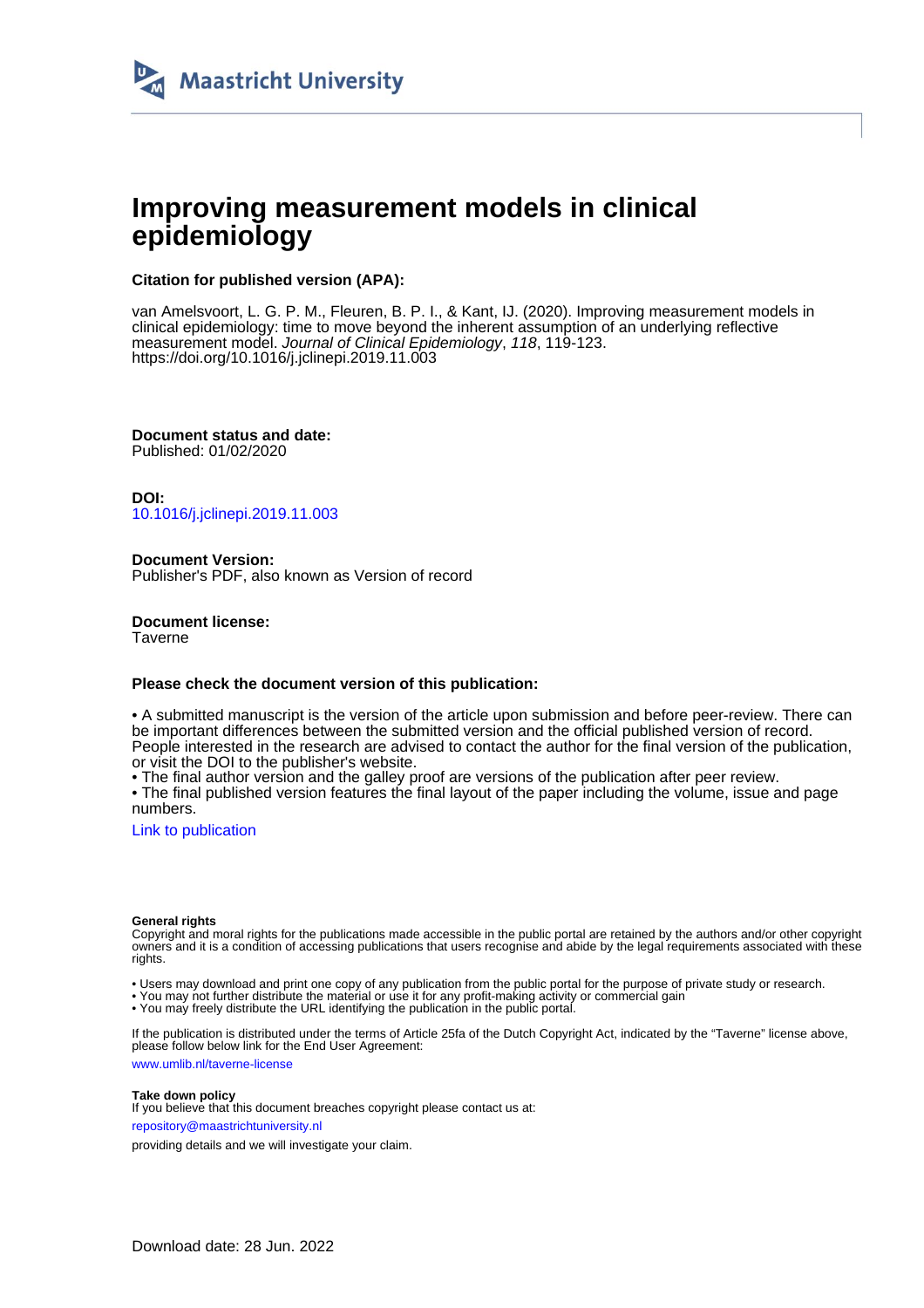



[Journal of Clinical Epidemiology 118 \(2020\) 119](https://doi.org/10.1016/j.jclinepi.2019.11.003)-[123](https://doi.org/10.1016/j.jclinepi.2019.11.003)

## **COMMENTARY**

## Improving measurement models in clinical epidemiology: time to move beyond the inherent assumption of an underlying reflective measurement model

Ludovic G.P.M van Amelsvoort<sup>a,\*</sup>, Bram P.I. Fleuren<sup>b</sup>, IJmert Kant<sup>a</sup>

a Department of Epidemiology, Care and Public Health Research Institute (CAPRHI), Maastricht University, Maastricht, The Netherlands b Department of Work- and Social Psychology, Faculty of Psychology and Neuroscience, Maastricht University, Maastricht, The Netherlands Accepted 2 November 2019; Published online 7 November 2019

#### Abstract

Objectives: The nature of a construct's measurement model, most decisively being predominantly reflective or formative, is essential for its development, validation, and use. Differentiating between these types of measurement models cannot be done based on statistics alone, but has to rely on expert judgment, preferably guided by checklists and theoretical assumptions. However, consideration and substantiation of the choices of the measurement models is lacking in most studies describing the validation of measurement instruments in the field of clinical epidemiology.

Study Design and Setting: A convenience sample of 96 clinimetric studies, published from 2017 up until May 17th, 2018 was scored on model use and (mis)specification.

Results: In over 50% of the identified studies in this sample, formative measurement models are considered and/or analyzed as reflective.

Conclusion: Misspecification of formative measurement models as reflective was found to be more rule than exception. It is therefore recommended that model selection and considerations on the theoretical nature of the measurement model should be classified, motivated, and discussed, for example, by using available checklists. Hereby, it can be ensured that the appropriate measurement models and corresponding statistics are used.  $\circ$  2019 Elsevier Inc. All rights reserved.

Keywords: Clinimetrics; Measurement models; Validation; Reflective constructs; Formative constructs; Patient reported outcomes; Checklist; Psychometrics

#### 1. Introduction

Measurements are an essential element of day-to-day clinical practice and research. They help in quantifying and establishing disease risks and risk factors and diagnosing and follow-up of diseases and health complaints. Furthermore, adequate measurements are essential in the assessment and monitoring of the impact of diseases on health (such as quality of life) and functioning, with often a high relevance for patients. In addition to the broad range of physical- and chemical-based measurements, many other questionnaire- or checklist-based measurement instruments are being developed, tested, and used to capture relevant constructs in health and medicine.

Owing to extensive parallel efforts in several key disciplines such as psychology, economy, epidemiology, and biostatistics, considerable advances have been made in the development, validation, reporting, and critical appraisal of measurement instruments. Within the field of (clinical) epidemiology, advances such as those from the study by Kirshner and Guyatt  $[1]$  $[1]$  and the COSMIN group  $[2,3]$  $[2,3]$  $[2,3]$  have been influential. That is, owing to these efforts, evaluation and development guidelines for measurement instruments (e.g., tools for patient reported outcome assessment) have gained solid ground. However, the explicit specification of measurement models as formative or reflective is too often missing in publications on the development, validation, appraisal, and use of measurement instruments.

In reflective models, the (variations in) observed item scores are considered to be caused by (variations in) the

<sup>\*</sup> Corresponding author: Department of Epidemiology, Care and Public Health Research Institute (CAPRHI), Maastricht University, Debyeplein 1, 6229HA Maastricht, The Netherlands. Tel.:  $+31433882363$ ; fax:  $+31$  43 388 41 28.<br>E-mail address:

[lgpm.vanamelsvoort@maastrichtuniversity.nl](mailto:lgpm.vanamelsvoort@maastrichtuniversity.nl) (L.G.P.M van Amelsvoort).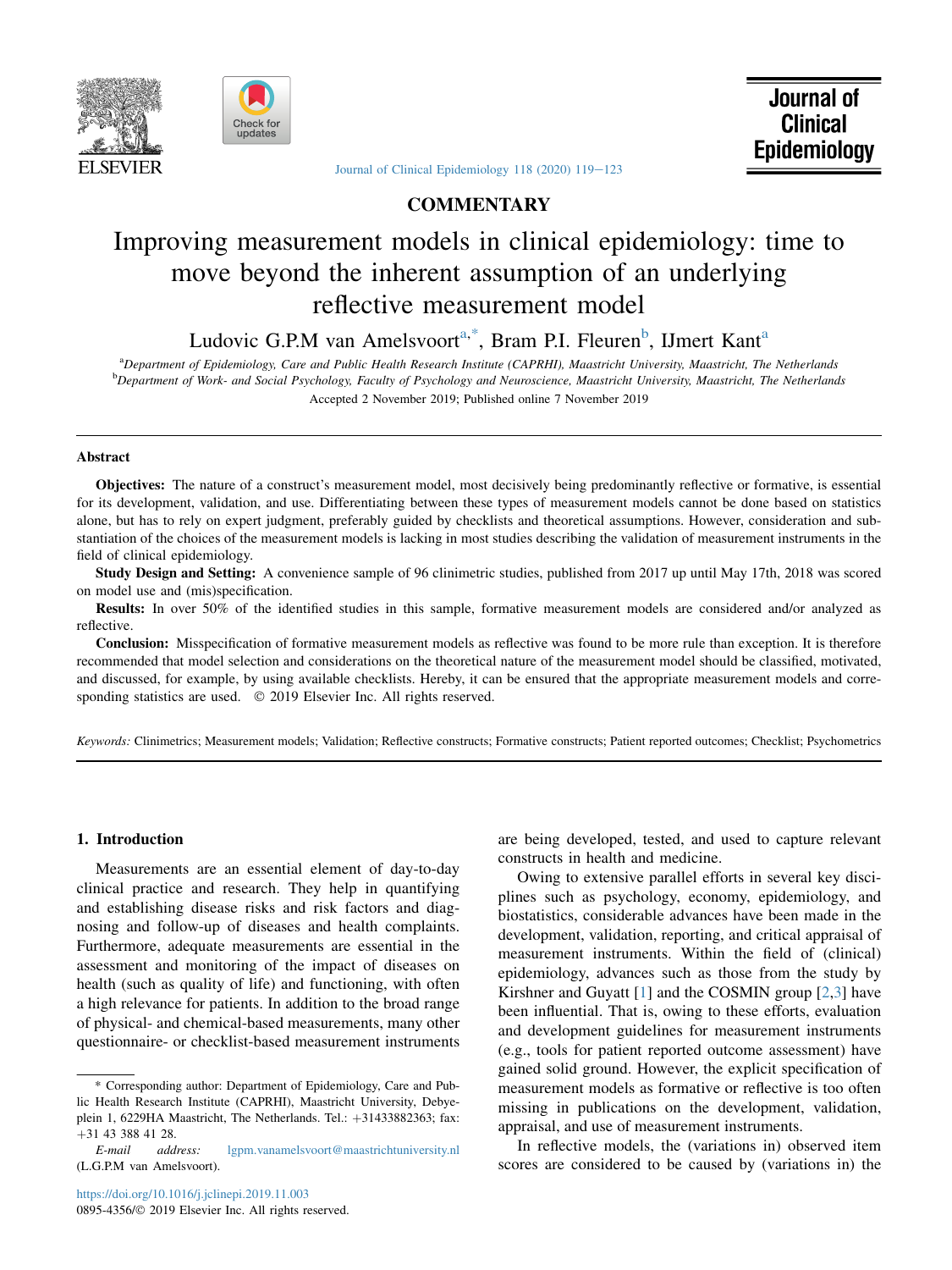## What is new?

## Key findings

• Constructs and measures are frequently  $($  > 50% of cases) validated using wrongly specified measurement models.

## What this adds to what was known?

- A conceptual model to illustrate how to differentiate between reflective and formative models is introduced.
- The distinction between formative and reflective measurement models is insufficiently recognized within clinical epidemiology.

## What is the implication and what should change now?

- Whether a construct or measure, as well as its eventual subscales, is of a reflective or formative nature needs careful consideration.
- Careful selection and explication of the appropriate measurement model pertaining to a construct or instrument can be facilitated by using a checklist.
- Motivating and discussing the choice of the measurement model should be an explicit part of studies addressing the construction, validation and/or systematic review of constructs or measures.

underlying latent construct [[4\]](#page-5-0). For example, it is because person A experiences a high amount of fatigue that person A scores high on items 1, 2, and 3, measuring fatigue (see Fig. 1A). As the assumption of unidimensionality prescribes, all indicators (items) measure the same underlying construct, are correlated, and show internal consistency. Consequently, removing individual reflective items does not alter the meaning of the construct. In formative measurement models, constructs are caused by scores on the observed items. For example, person A is considered to have a high socioeconomic status because (s)he has a high income, a high education level, and a prestigious occupation (Fig. 1B). Indicators can, but are not required to, be correlated. Moreover, if one of the formative indicators is removed from the measurement model, the meaning of the construct can change. In addition, where reflective indicators are all of the same type, formative indicators can be differentiated as being of the causal, composite, or covariate indicator type [[4\]](#page-5-0). Moreover, even underlying factors considered to be defining a formative model, can, in turn, be of a formative nature.

Using an inappropriately specified measurement model can lead to poor, suboptimal, or invalid measurements of constructs. Consequently, false conclusions on the validity or generalizability of the construct are likely as well. Although these issues have been highlighted for decades by distinguished scholars such as Wright and Feinstein [\[7](#page-5-0)], they are still neglected in many publications. A particularly salient example exists in the field of consumer research, where model misspecification is found to be common [\[4](#page-5-0),[8\]](#page-5-0). Or in the words of Bollen and Diamantopoulos [\[9](#page-5-0)], ''nearly all of the approaches and tools for measurement in the social and behavioral sciences implicitly (if not explicitly) assume that the indicators depend on the latent variable and do not take account of the possibility of causal/formative indicators.''

#### 2. Estimating the extend of model misspecification

To obtain a crude indication of the extent of model specification and potential misspecification within epidemiological or medical research, we assessed a sample of 96 studies from January 1st, 2017, up until May 17th, 2018, from the Web of Science database [[10\]](#page-5-0) citing the seminal clinimetric publication by Mokkink et al. [[2\]](#page-5-0). Although this only represents a selective sample of measurement studies, these studies should at least have considered methods for measurement validation as they refer to the key COSMIN publication. The descriptions of the measurement models in these studies and their potential misspecification are scored by the authors. As illustrated in [Table 1,](#page-3-0) 27 of 40 original studies and 26 of 28 systematic reviews failed to correctly specify or substantiate whether the measurement model was reflective or formative. This demonstrates that model



**Fig. 1.** Examples of a reflective (A) and a formative (with causal indicators) measurement model (B), [\[5](#page-5-0)]. In (A), the latent variable fatigue causes scores on the three items, all measuring the same construct. Item-level error is depicted by the  $\varepsilon$ 's and factor loadings by the  $\lambda$ 's. In (B), the not-directly observable variable socioeconomic status (SES) is caused by scores on the items, each measuring a different aspect of SES (i.e., income, education level, and occupation). Weights on formative construct are depicted by the  $\gamma$ 's, possible correlations by the r's and the error term of the construct by the ζ. In both figures, square boxes represent observed variables, whereas the ovals represent unobserved (latent or indirectly observed) variables as estimated from the items (From Fleuren et al. [\[6\]](#page-5-0)).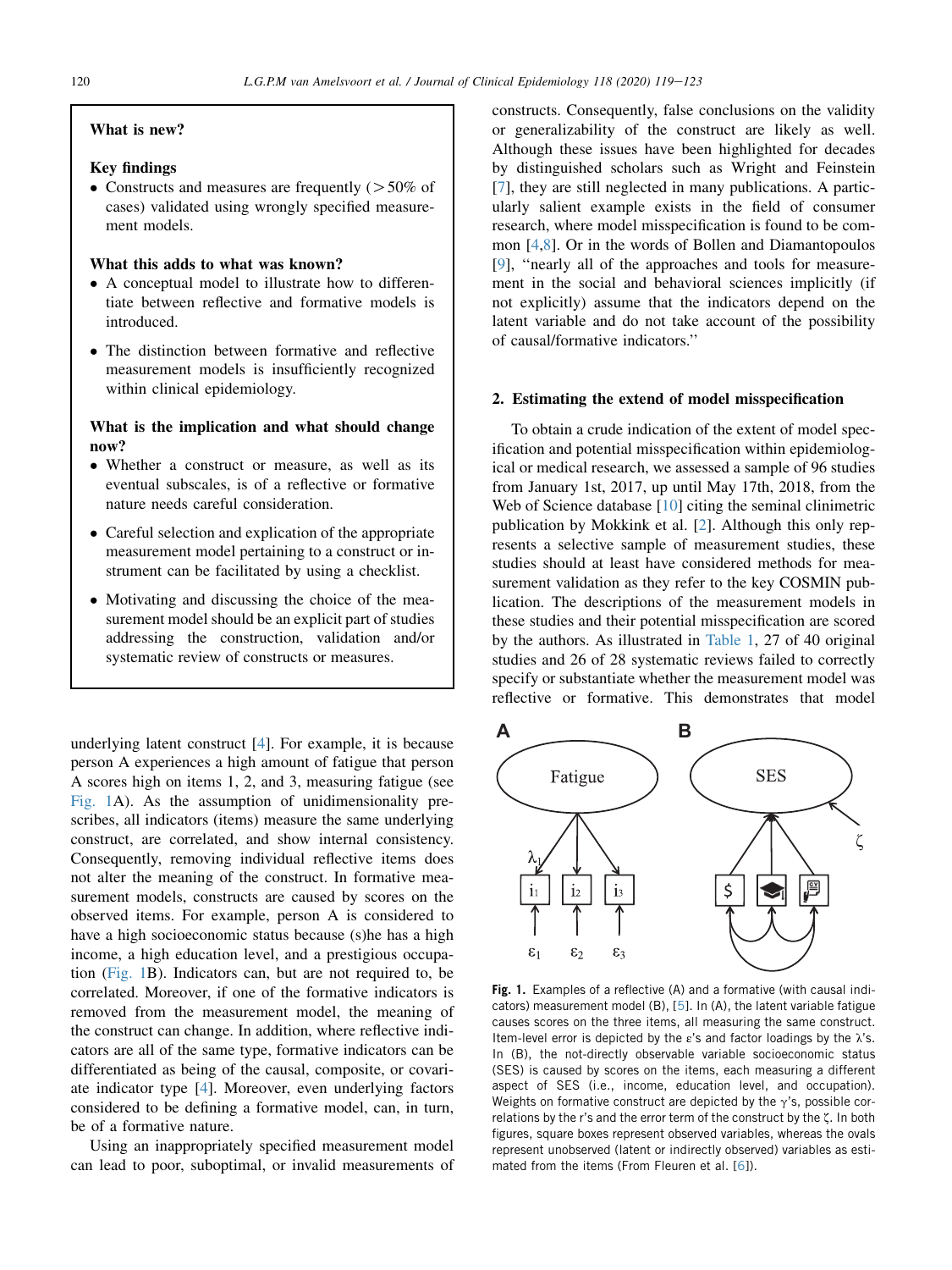| Original studies $N = 40$                                                                                 | Probably correctly considered<br>model as formative   | Probably correctly considered model<br>as reflective and analyzed that way | Likely formative but<br>treated as reflective                                                                 |
|-----------------------------------------------------------------------------------------------------------|-------------------------------------------------------|----------------------------------------------------------------------------|---------------------------------------------------------------------------------------------------------------|
| Models considering single-factor<br>measurement constructs ( $n = 23$ ).                                  | 5(21%)                                                | 3(13%)                                                                     | 16 (66%)                                                                                                      |
| Multifactorial models with<br>potential of model misspecification<br>of the individual factors $(n = 17)$ | 1(6%)                                                 | 4 (23%)                                                                    | 12 (71%)                                                                                                      |
| Systematic reviews $n = 28$                                                                               | Discussed formative/reflective<br>nature of construct |                                                                            | Likely covering a (at least partly)<br>formative construct, but no<br>formative model<br>considered/discussed |
|                                                                                                           | 2(7%)                                                 |                                                                            | 26 (93%)                                                                                                      |

<span id="page-3-0"></span>**Table 1.** Scoring of model specification or misspecification of studies that referred to Mokkink et al. [[2](#page-5-0)] in 2017 and 2018 (up until May 17th)

Number of studies with correct or incorrect formative model use. A detailed overview of codes studies can be found in the [Appendix](#page-5-0). Twentyeight studies excluded because the manuscripts were no validation study, translation or covered a one-item instrument.

specification is still often neglected. Moreover, model misspecification was found to be common in both original studies as well as systematic review papers.

So, despite the large consequences of model misspecification, the underlying structural assumptions of the measurement model are rarely a point of consideration, elaboration or discussion. One can often only deduce the assumed underlying measurement model by the measures and methods used (i.e., those methods and statistics which are only appropriate for reflective models not formative models, such as Cronbach's alpha, item response theory, Rasch, and exploratory factor analysis [[9\]](#page-5-0)).

A major challenge in differentiating between reflective and formative models is that their distinction cannot be made on the basis of estimated statistics. Instead, model choice should be based on content and theoretical assumptions, thus requiring expertise in both measurement models as well as the subject specific domain. Several checklists have been developed to aid measurement model distinction. For example, the checklist by Fleuren et al. published recently in this journal ([[6\]](#page-5-0) provides a practical checklist to differentiate models). Furthermore, this study describes a way to handle formative constructs, when applicable.

## 3. A conceptual model to help illustrating the difference between formative and reflective models

The example of organic solvent components exposure via air might help illustrating the seemingly small, but



**Fig. 2.** Graphical representation of white spirit or other organic hydrocarbon exposure, following a reflective, mixed, or formative measurement model. (A). Reflective model. (B). Mixed model (including formative and reflective components). (C). Formative model. Width of arrows indicates different constructs needing different contribution of elements to construct.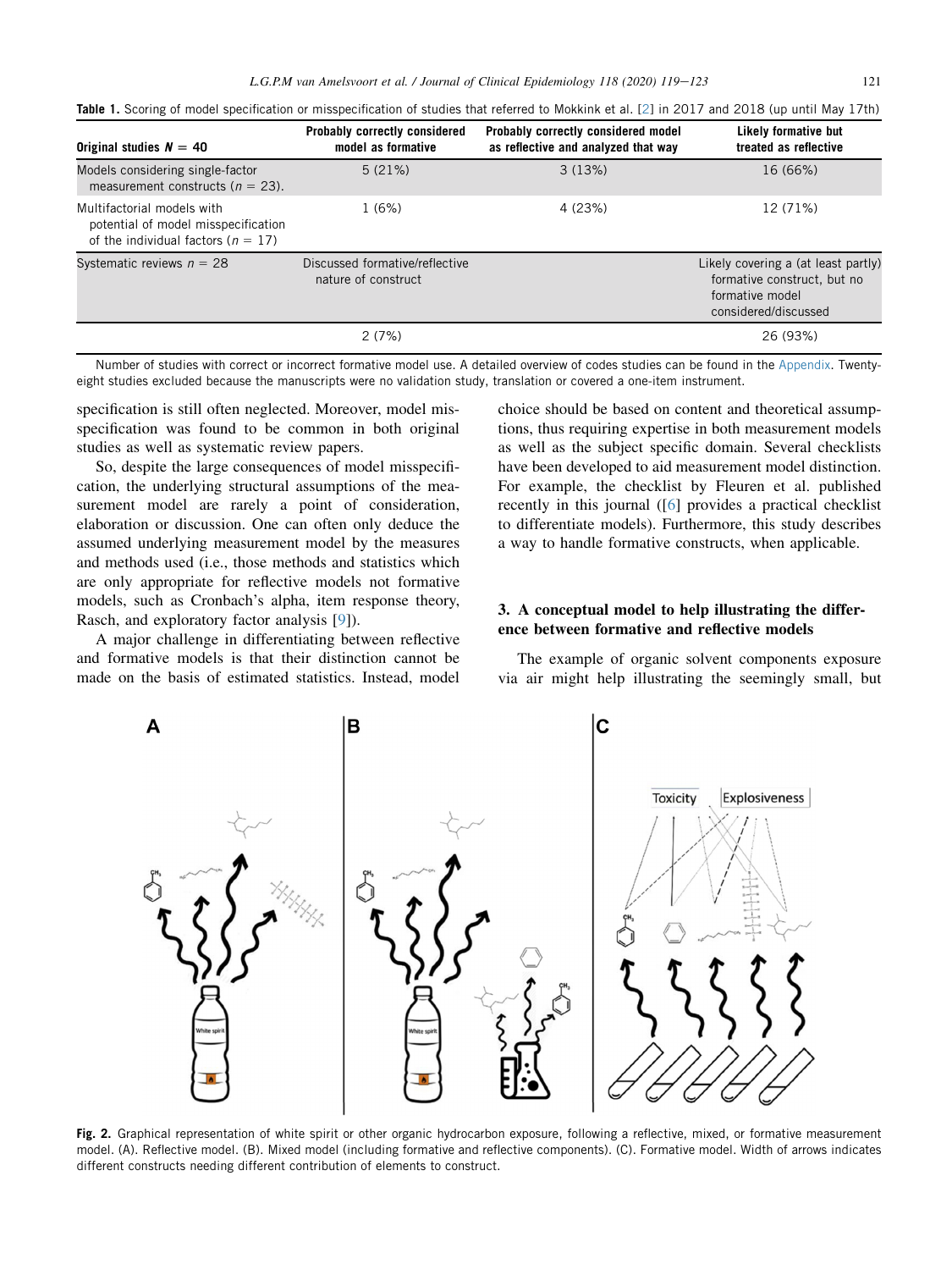<span id="page-4-0"></span>

| Table 2. Application of Fleuren checklist [6] to construct of organic solvent exposure, based on models from Fig. 2 |  |  |
|---------------------------------------------------------------------------------------------------------------------|--|--|
|---------------------------------------------------------------------------------------------------------------------|--|--|

|                                                                                                                                                                                                                                                                            | Application of formative/reflective checklist to Fig. 2 models                                                                                                                                                                                                                                                            |                                                                                                                                                            |                                                                                                                                                                                                     |  |  |
|----------------------------------------------------------------------------------------------------------------------------------------------------------------------------------------------------------------------------------------------------------------------------|---------------------------------------------------------------------------------------------------------------------------------------------------------------------------------------------------------------------------------------------------------------------------------------------------------------------------|------------------------------------------------------------------------------------------------------------------------------------------------------------|-----------------------------------------------------------------------------------------------------------------------------------------------------------------------------------------------------|--|--|
| <b>Checklist item</b>                                                                                                                                                                                                                                                      | <b>Model A</b>                                                                                                                                                                                                                                                                                                            | <b>Model B</b>                                                                                                                                             | Model C                                                                                                                                                                                             |  |  |
| 1. Are the indicators (items) (A)<br>defining characteristics or (B)<br>manifestations of the construct?<br>"A" indicates a formative and<br>"B" a reflective measurement<br>model.                                                                                        | Indicators, that is, concentrations<br>of organic solvents, are<br>manifestations of the<br>concentration of white spirit in<br>the air (exposure).                                                                                                                                                                       | The construct of organic solvent<br>exposure is defined and<br>characterized by a total of all<br>individual indicators (each of<br>the organic solvents). | The constructs of organic solvent<br>exposure are defined and<br>characterized by a weighted<br>total of all individual indicators<br>(depending on outcome, such as<br>toxicity or explosiveness). |  |  |
| 2. Would changes in the<br>indicators/items cause changes<br>in the construct or the other way<br>around? The former indicates<br>formative and the latter<br>reflective.                                                                                                  | Changes in the construct cause<br>changes in the indicators.                                                                                                                                                                                                                                                              | Changes in the indicators would<br>cause changes in the construct<br>as each indicator might<br>independently contribute to the<br>total construct.        | Changes in the indicators would<br>cause changes in the construct<br>as each indicator independently<br>contributes to the total<br>construct.                                                      |  |  |
| 3. Should each indicator capture<br>exactly the same? "Yes"<br>indicates reflective; "no, but<br>they share conceptual unity in<br>terms of causing a common<br>construct" indicates causal<br>formative; and "not at all"<br>indicates composite formative<br>indicators. | Yes, although fixed different<br>weights might apply for each<br>indicator, depending on their<br>relative presence in the total<br>construct.                                                                                                                                                                            | No, but components together<br>share unity by being an organic<br>solvent.                                                                                 | No, but components together<br>share unity by being an organic<br>solvent.                                                                                                                          |  |  |
| 4. Would dropping one of the<br>indicators alter the conceptual<br>domain of the construct? "Yes"<br>indicates formative; "no"<br>indicates reflective.                                                                                                                    | No. See 6.                                                                                                                                                                                                                                                                                                                | Yes, as total exposure to organic<br>solvents is not possible when<br>one of the components is<br>dropped.                                                 | Yes, assessment of total organic<br>solvent exposure, organic<br>solvent toxicity or explosiveness<br>is impaired.                                                                                  |  |  |
| 5. Should a change in one of the<br>indicators be associated with<br>changes in the other indicators?<br>"Yes" indicates reflective; "no"<br>indicates formative.                                                                                                          | Yes. See 6.                                                                                                                                                                                                                                                                                                               | No, not necessarily, only for white<br>spirit component.                                                                                                   | No.                                                                                                                                                                                                 |  |  |
| 6. Are the indicators expected to<br>have the same antecedents and<br>consequences? "Yes" indicates<br>reflective; "no" indicates<br>formative.                                                                                                                            | No, as individual indicators might<br>theoretically have different<br>consequences. However, owing<br>to their causal link to the<br>construct, this differences<br>cannot be separated from<br>consequences of other<br>indicators of the construct.<br>Antecedents are the same, that<br>is, their white spirit origin. | No, as different components might<br>have different consequences.<br>Also, antecedents might be<br>different.                                              | No, as different components might<br>have different consequences.<br>Also antecedents might be<br>different.                                                                                        |  |  |

essential differences between formative and reflective constructs. When we consider white spirit, which is a mixture of hydrocarbons commonly used as solvent for paints, all components individually will reflect the total spectrum of compounds in the mixture (assuming equal evaporation rates for all ingredients). The underlying construct (white spirit) causally links to the individual components, and thus also mutually connects these individual components. This means that the underlying measurement model will be of a reflective nature, as can be deduced by logic reasoning. That is, observing change in one of the components are related to a similar and proportional change in the other components as the levels are linked via the overall construct ''white spirit level'' (see [Fig. 2A](#page-3-0)). In this case, concordance of indicators can be used as an indication for model validity. This means that concordance- or correlation-based methods such as exploratory factor analysis or measures such as the Cronbach's alpha apply [\[11](#page-5-0)]. Moreover, whatever the intended use of the construct (such as toxicity assessment or quantification the explosiveness of a mixture of air), the construct can be assumed to remain stable, even when applied to situations, or when the measurement of one item is exchanged for another.

If a mix of organic solvents is not bound together by such a strong underlying ''causal'' factor, as was the case in [Fig. 2](#page-3-0)A, the automatic concordance or correlation between the individual indicators no longer necessarily holds. This is the case for a mixed ([Fig. 2](#page-3-0)B) or pure formative model [\(Fig. 2C](#page-3-0)). However, the construct, such as organic solvent exposure, does not necessarily lose its relevance. Consider